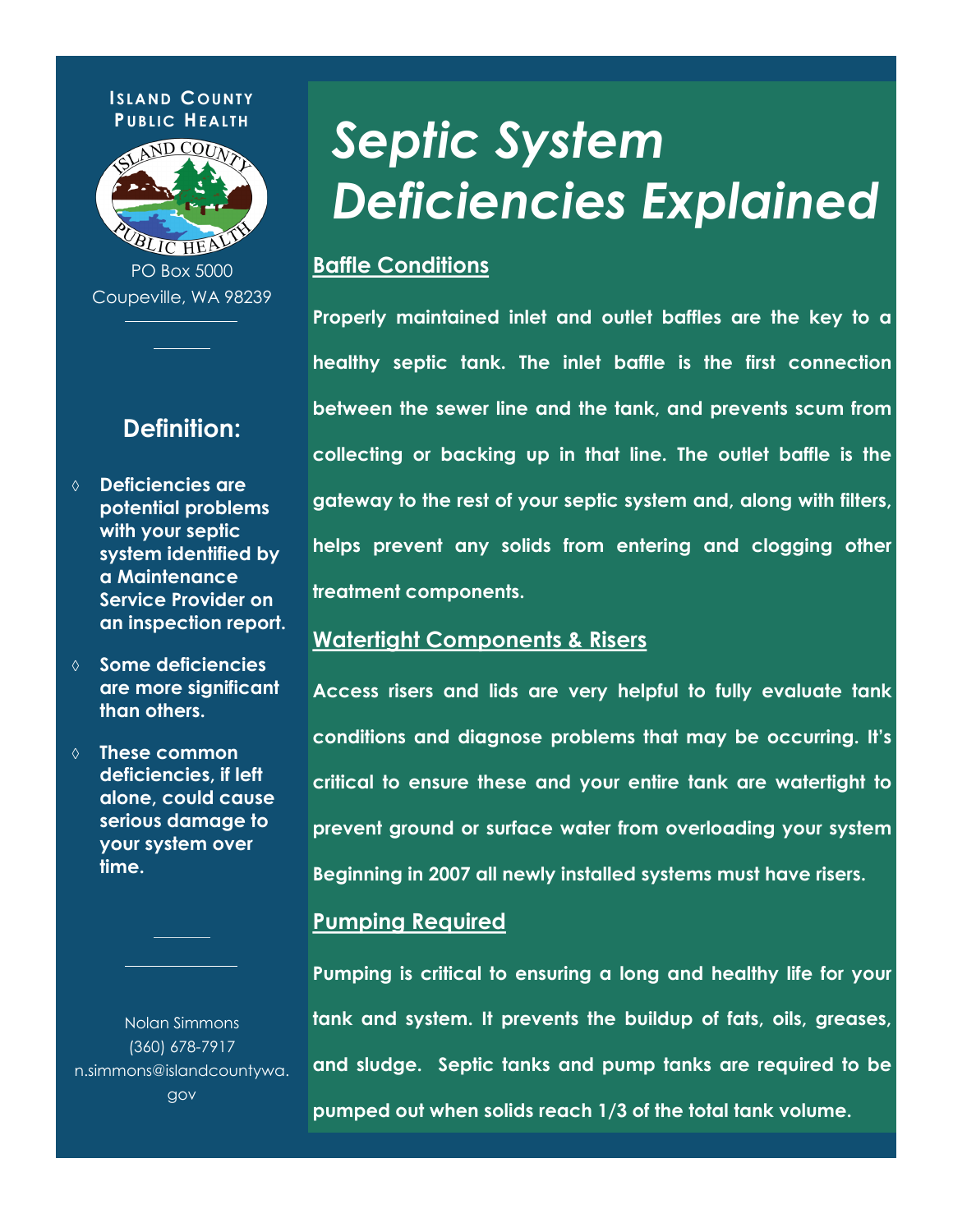

PO Box 5000 Coupeville, WA 98239

# **What To Do?**

- **Correcting these will prevent larger problems from occurring.**
- **Many of these deficiencies can be corrected without the need of a permit.**
- **Contact a countylicensed septic professional for all pumping, permitted repairs, and nonpermitted corrections.**

Nolan Simmons (360) 678-7917 n.simmons@islandcountywa. gov

# *Septic System Deficiencies Explained*

### **Alarms**

**Systems utilizing pumps or more complex components include alarms for these added features. Having properly functioning alarms allow you and your septic professional to be aware of when something is going wrong with your system. If these are damaged problems will continue to pile up without your knowledge.** 

## **Encroachment & Root Intrusion**

**It's strongly recommended that you do not build or plant large vegetation over your drainfield or septic components. Building over your drainfield will disturb the soil your system is utilizing. Altering the soil conditions of your system will alter it's ability to adequately treat your wastewater. Planting large trees and vegetation over your drainfield or septic components poses a risk of root intrusion that can grow into, crack, and clog different components in your system and cause it to malfunction. If you are going to landscape over your drainfield remember to use low-water usage, shallow rooted plants.**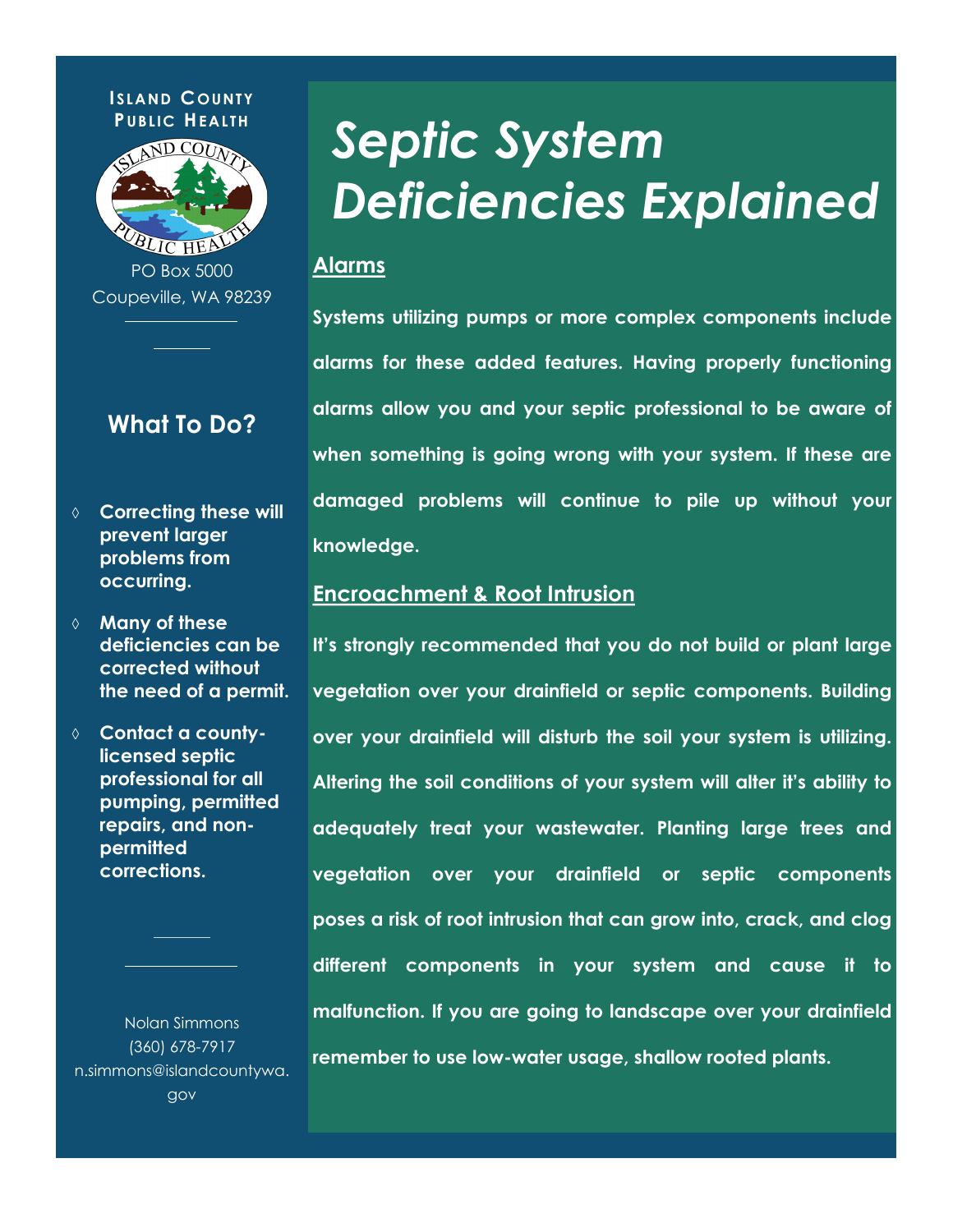

PO Box 5000 Coupeville, WA 98239

# **What To Do?**

- **Correcting these will prevent larger problems from occurring.**
- **Many of these deficiencies can be corrected without the need of a permit.**
- **Contact a countylicensed septic professional for all pumping, permitted repairs, and nonpermitted corrections.**

Nolan Simmons (360) 678-7917 n.simmons@islandcountywa. gov

# *Septic System Deficiencies Explained*

## **Pump Controls**

**Any system that requires a pump will have electrical wiring and control elements. These control panels often regulate the volume and time each dose that is pumped to your drainfield. If wiring is burnt up or control panels are malfunctioning , chances are your pump will too.** 

### **Low Liquid Levels**

**If a tank or component is experiencing low liquid levels one of a few things could be happening. The tank may be experiencing a leak or crack which could lead to groundwater pollution. The levels could also be low if a property practices extreme water conservation or is only occupied part-time.** 

### **Flooded Component**

**If a tank or component is experiencing elevated levels or sewage flooding onto the ground, it typically indicates an issue down the line in your system. The drainfield or other treatment components could be clogged and over-saturated, or a pump could be damaged. Call a Mainte-**

**nance Service Provider immediately in these situations.**